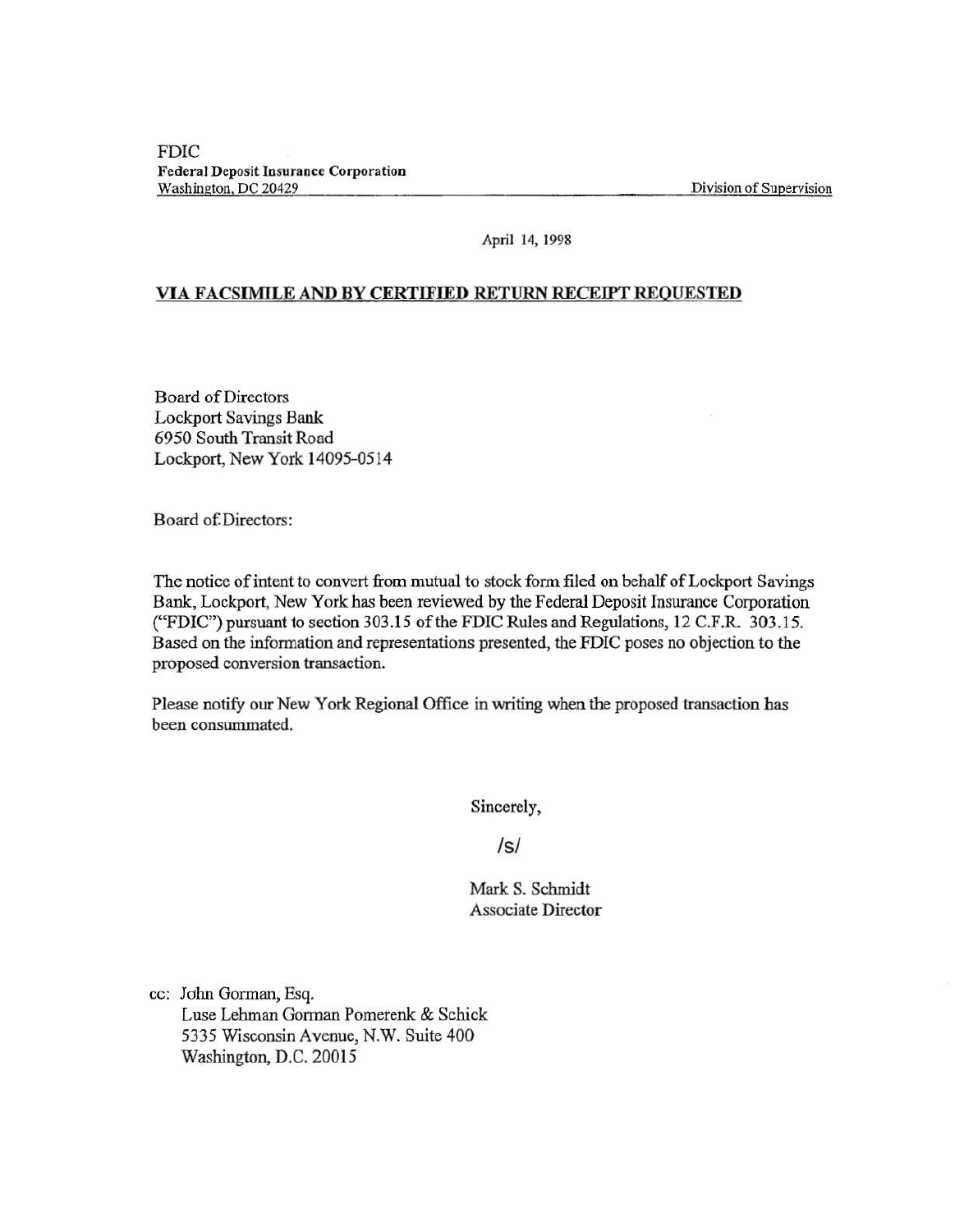## FEDERAL DEPOSIT INSURANCE CORPORATION

Lockport Savings Bank Lockport, Niagara County, New York

Application for Consent to Merge to facilitate a conversion from a Mutual Savings Bank to a Stock Savings Bank

## ORDER AND BASIS FOR CORPORATION APPROVAL

Pursuant to Section 18(c) and other provisions of the Federal Deposit Insurance Act ("FDI Act"), an application has been filed on behalf of Lockport Savings Bank, Lockport, New York ('Lockport'), a New York-chartered mutual savings bank for the FDIC's consent to merge with an interim New York-chartered stock savings bank ("Stock Bank"). Lockport is currently a Bank Insurance Fund C'BIF") member. with total assets of \$1,176,451 ,000 and total deposits of \$1,012,677,000.

This transaction is the result of the "Lockport Savings Bank Plan of Reorganization From a Mutual Savings Bank to a Mutual Holding Company and Stock Issuance Plan" ("Plan"). Pursuant to the Plan, Lockport will: (1) merge with the Stock Bank that will succeed to all the rights and obligations of Lockport, (ii) establish a mid-tier Delaware stock holding company, Niagara Bancorp, Inc. ("Niagara"). which will own 100 percent of the common stock of the Stock Bank; and (iii) establish a New York mutual holding company, Niagara Bancorp, MHC ("MHC"'), which will own 53.3 percent ofthe common stock of Niagara. Concurrently with the reorganization, Niagara intends to offer for sale 45.4 percent of its common stock on a priority basis to qualifying depositors and to an employee stock ownership plan. The remaining 1.3 percent will be used to fund a charitable foundation ("Foundation"). The proposed transaction per se will not alter the competitive structure of banking in the market currently served by Lockport. Lockport's principal office will remain at 6950 South Transit Road, Niagara, New York. Notice of the proposed transaction. in a form approved by the FDIC, has been published pursuant to the FDI Act.

A review of available information, including the Community Reinvestment Act ("CRA") Statement of Mutual Institution discloses no inconsistencies with the purposes of the CRA. The bank is expected to continue to meet the credit needs of its entire community, consistent with safe and sound operation of the institution.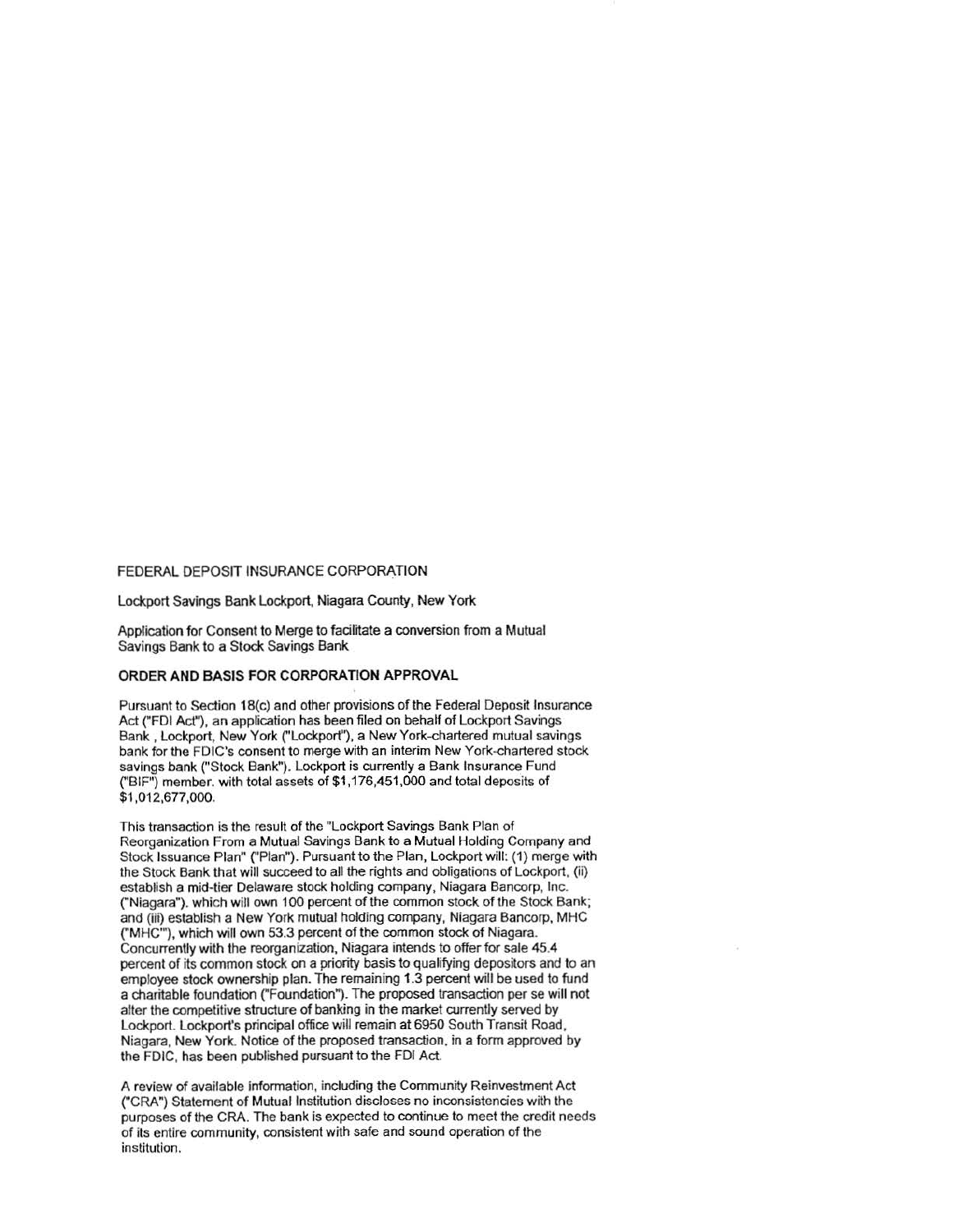In connection with the application, the FDIC has taken into consideration the finandal and managerial resources and future prospects of the resultant Bank, and the convenience and needs of the community to be served. Having found favorably on these statutory factors and having considered other relevant infonnation, including any reports on the competitive factors furnished by the Comptroller of the Currency, the Board of Governors of the Federal Reserve System, the Office of Thrift Supervision, or the Attorney General of the United States, it is the FDIC's judgement that the application should be and hereby is approved, subject to the following conditions:

(1) The Foundation's organizers shall commit to the following oversight provisions:

(a) Common stock of Niagara held by the Foundation shall be voted by the Foundation at the same ratio as the shares voted on each and every proposal considered by the stockholders of Niagara, excluding the shares voted by the MHC;

(b) The Foundation shall be subject to examination by the FDIC;

(c) The Foundation shall comply with all supervisory directives imposed by the FDIC;

(d) The Foundation shall operate in accordance with written policies adopted by the Foundation's board of directors. including adopting a conflict of interest policy acceptable to the FDIC. and

(e) The Foundation shall provide a proposed operating plan prior to conversion and annual reports to the FDIC describing the grants made and grant recipients.

(2) The proposed transaction may, not be consummated unless the Plan receives prior approval by an affinnative vote of a majority of the votes eligible to be cast at a special meeting of lockport's voting participants;

(3) The proposed transaction may not be consummated unless and until the FDIC issues a nonobjection letter to the Notice filed on behalf of the applicant pursuant to section 303.15 of the FDIC's Rules and Regulations concerning the mutual-to-stock conversion portion of this transaction;

(4) The proposed transaction may not be consummated unless and until the resultant Bank has authority to conduct a banking business, and that its establishment and operation as a stock savings bank have been fully approved by the New York State Banking Department, and that the applications by the mutual holding company and the mid-tier stock holding company to become bank holding companies is approved by the Board of Governors of the Federal Reserve System.

(5) Any changes in proposed management. including the board of directors or proposed ownership (10 percent or more of the stock and new acquisitions of or subscriptions to 10 percent or more of the stock), will render this approval null and void unless such proposal is approved by the Regional Director (Supervision) of the FDIC's New York Regional Office prior to the consummation of the proposed transaction;

(6) The transaction being consummated not less than fifteen calendar days after the date of this Order or later than six months after the date of the Order, unless such period is extended for good cause by the FDIC;

(7} Prior to a sale, transfer, or disposition of any shares of Niagara by the MHC to any person (including any Employee Stock Ownership Plan), or a conversion of the mutual holding company to stock form, MHC will provide written notification to the FDIC and provide the FDIC with copies of all documents filed with state and federal banking and /or securities regulators in connection with any such sale, transfer, disposition, or conversion;

(8) That, should any shares of the stock of Niagara or the Stock Bank be issued to persons other than MHC, any dividends waived by MHC must be retained by